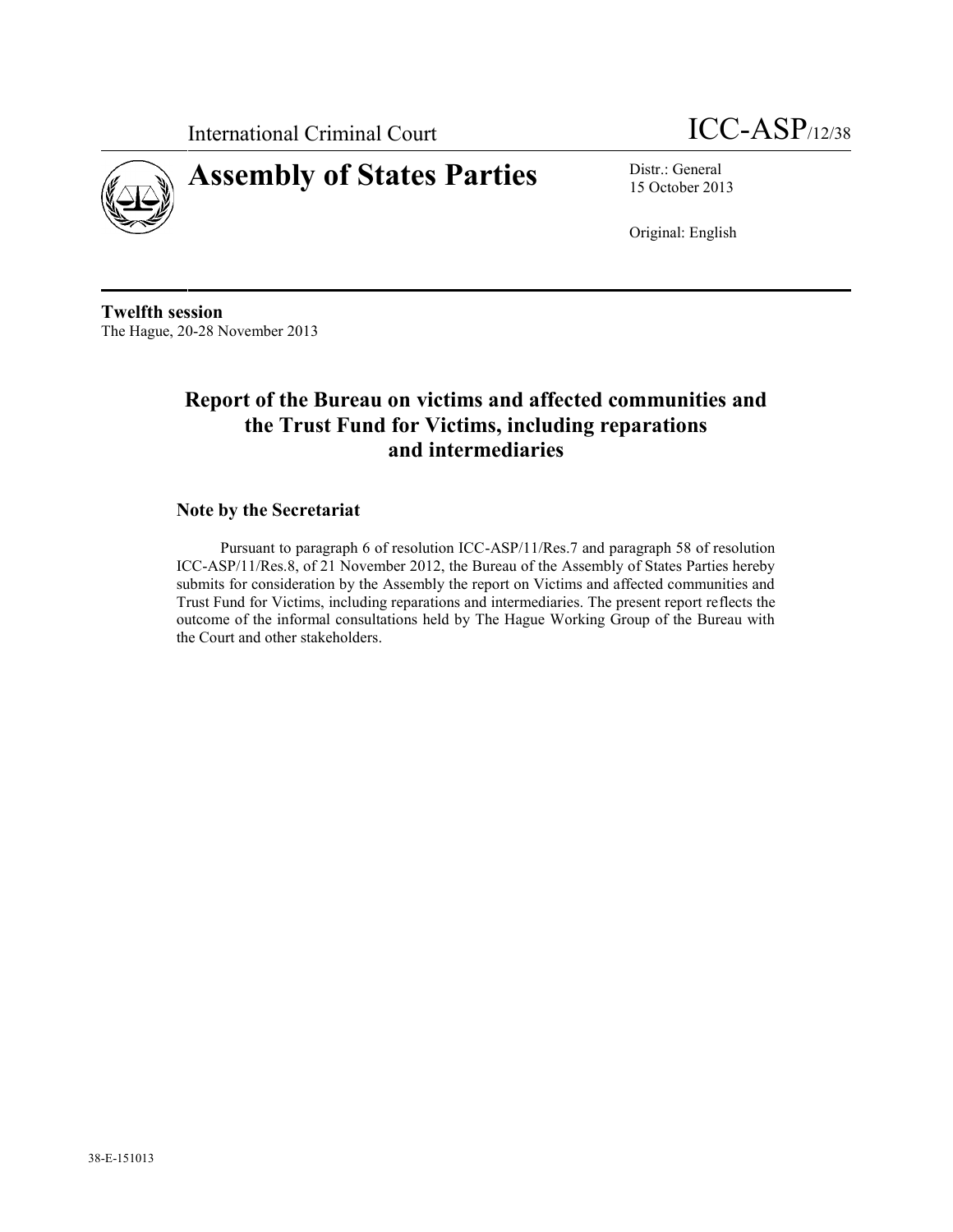## **I. Introduction**

1. At its ninth session, the Assembly of States Parties ("The Assembly") to the Rome Statute "[requested] the Bureau to report on the developments in the victims-related issues". During its tenth and eleventh sessions, the Assembly invited the Bureau to report on reparations, victims' participation and any appropriate measures.<sup>2</sup> Likewise, the Assembly, at its eleventh session, "[took] note of the presentation by the Court of its 'Draft Guidelines governing the Relations between the Court and Intermediaries' and [invited] the Bureau to engage in a more in-depth discussion with the Court on this issue." <sup>3</sup> Then, the Bureau "agreed to the recommendation of The Hague Working Group ("the working group") that the topic of intermediaries be subsumed under the [co-]facilitation on victims and affected communities." 4

2. Pursuant to the mandate referred to above, the working group co-facilitation on "Victims and affected communities and Trust Fund for Victims, including reparations and intermediaries", as a subsidiary body of the Assembly, dealt throughout 2013 with four main topics: i) victims' participation, ii) victims' reparation, iii) Trust Fund for Victims and iv) intermediaries. Since 13 March 2013, the co-facilitators, Ambassador Mohamed Karim Ben Becher (Tunisia) and Ambassador Eduardo Pizarro Leongómez (Colombia), have pointed out that there are some cross-cutting topics that could be treated by other facilitations and, indeed, the Study Group on Governance, $5$  informed the working group of their intention to advance the agenda they were in charge of and, in this regard, that the expected outcomes of the facilitation were a draft resolution (annex) and a draft report for the consideration of the Bureau.

### **II. Discussion**

3. When discussing victims' rights and intermediaries there are two main aspects to be considered.

4. Firstly, it should be highlighted that the informal consultations have taken place in the context of an incomplete judicial cycle enshrined in the Rome Statute, since to date the Court has issued two trial judgments under article 74 in the cases against Mr. Lubanga and Mr. Ngudjolo Chui which have been appealed and the appeals proceedings are ongoing. This is a critical matter that should be taken into account, since the Court has emphasized that some topics assigned to the working group co-facilitation on "Victims and affected communities and Trust Fund for Victims, including reparations and intermediaries" will be defined via jurisprudence on a case-by-case basis and that "Principles established by one trial chamber do not create a *stare decisis* effect on future trial chambers."<sup>6</sup> 6

 $1$  ICC-ASP/9/Res.3, para. 49.<br> $2$  ICC-ASP/10/Res.3, para. 5; ICC-ASP/11/Res.7, para. 6 ; ICC-ASP/11/Res.8, para. 58.

 $3$  ICC-ASP/11/Res.8, para. 50.

<sup>4</sup> International Criminal Court. Assembly of States Parties. Bureau of the Assembly of States Parties, First meeting. 12 February 2013, Agenda and Decisions.

 $<sup>5</sup>$  In fact, one of the issues identified by the organs of the Court that requires discussion with a view to expediting</sup> proceedings and enhancing their quality is "victims' participation and reparation". International Criminal Court. Assembly of States Parties, *Study Group on Governance: Lessons learnt: First report of the Court to the Assembly of States Parties,* document ICC-ASP/11/31/Add.1. The Roadmap that "facilitates the establishment of a structured dialogue between all stakeholders within the Rome Statute system to consider proposals aimed at expediting the criminal process of the International Criminal Court" was endorsed by the Assembly in resolution ICC-ASP/11/Res.8, para. 41. Additionally, there are matters assigned to the facilitations on cooperation and legal aid that have links with the "Victims and affected communities and Trust Fund for Victims, including reparations and intermediaries" facilitation.

<sup>6</sup> International Criminal Court, Informal Court Paper on the Question of Principles Relating to Reparations, 15 May 2013, footnote 8.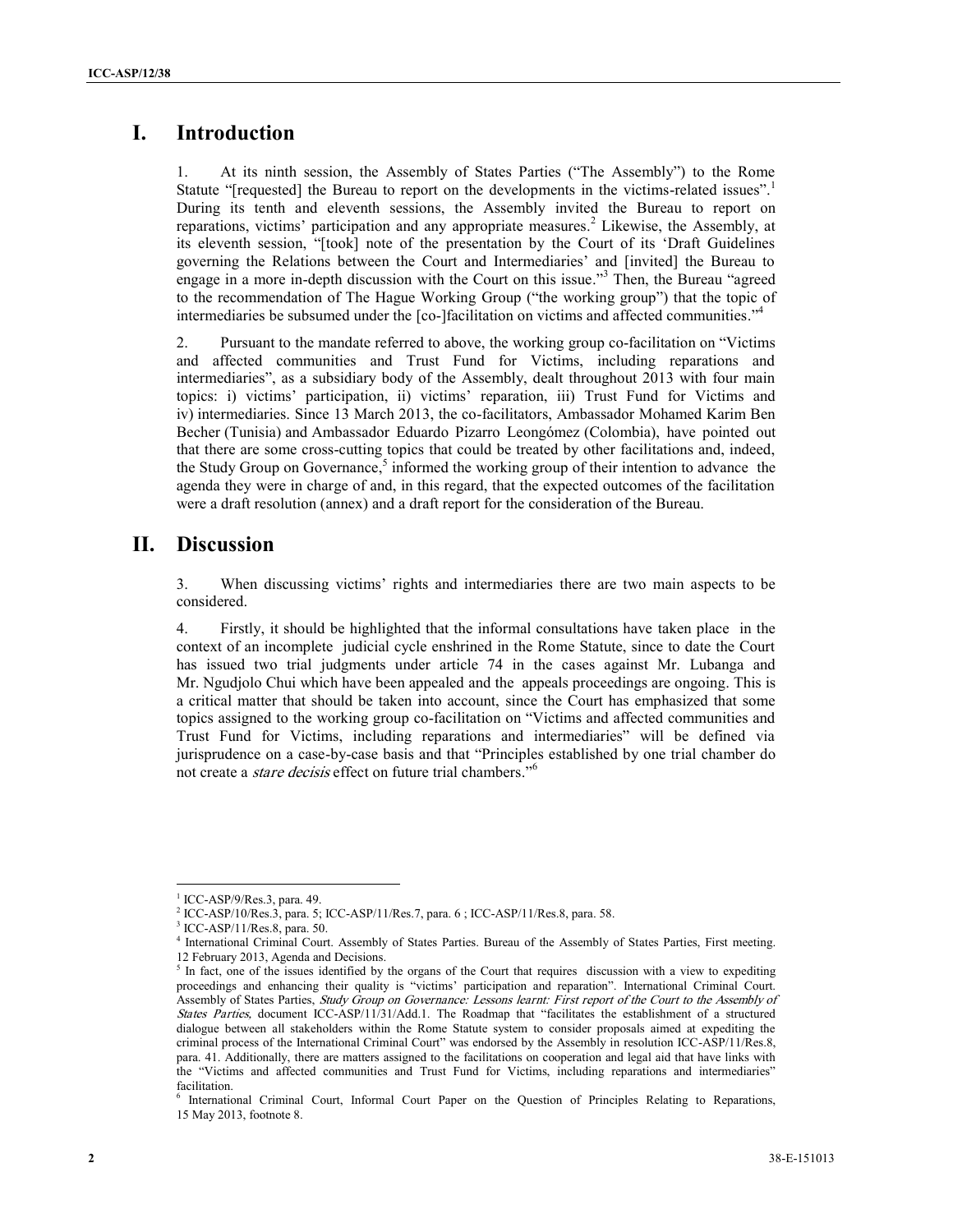5. Secondly, there is a need to close the gap between expectations, rights and resources.<sup>7</sup> In other words, whilst stakeholders should bear in mind that victims' rights are a cornerstone of the Statute and, therefore, the debate on victims cannot be reduced to a cost-driver, they should be aware that the world is still facing a financial crisis that has consequences in terms of the allocation of resources. As a result, finding that balance is a matter of priority.

#### **A. Consultation process**

6. Twelve informal consultations - to which States Parties, the Court, the Trust Fund for Victims, observer States, as well as NGOs were invited - took place throughout the year; four of these were negotiation rounds on the draft resolution. The first one, on 26 February, was devoted to the presentation and adoption of the schedule for the first half of the year. During the second meeting, on 13 March, co-facilitators introduced a concept-note they had prepared to encourage the debate, explained the expected outcomes of the co-facilitation and focused the discussion on intermediaries. The third consultation held on 25 April, focused attention on the Trust Fund for Victims. On 16 May, the parameters of indigence related to reparation was the item under consideration. On 28 May, the working group discussed the question of principles related to reparations. On 9 July and 5 September, the working group addressed the issue of victims' participation based on the outcome of an Expert Panel that took place in The Hague in late April and which was organized by Amnesty International and Redress. On 10 September, the working group had its first round of negotiations on the draft resolution on victims. On 19 September, the working group dealt again with victims' participation and was briefed by the Court and discussed the topic in light of the "Report of the Court on the review of the system for victims to apply to participate in proceedings".<sup>8</sup> On 26 September, the working group held its second round of negotiations on the victims' draft resolution. On 1 and 3 October, the working group continued debating the victims' draft resolution and the draft report.

#### **B. Conclusions**

7. Regarding intermediaries, the main concern is the lack of a clear legal framework and/or legal ground in the core legal texts. As acknowledged in the "Draft Guidelines governing the Relations between the Court and Intermediaries", the Regulations of the Trust Fund for Victims is the only legal text that expressly enshrines a legal ground on intermediaries. The Court has briefed the working group on its current practice and governing rules on the subject, which include, out of the *Draft Guidelines*, a *Code of Conduct* and a *Model contract.* These documents have been adjusted to take into account the lessons learned in the Lubanga case. However, there may be a need for further discussions on the issue, taking into account any developments in the case law, the duty of overseeing the functions carried out by intermediaries, the possible liability of the Court if an intermediary suffers harm or damage as the Court discharges its mandate and, *inter alia*, the consequences its use could have for a fair and expeditious trial. Furthermore, after the experience gained in the Lubanga case, the use of intermediaries has become an issue that deserves attention<sup>9</sup> to prevent and/or address, as appropriate, any alleged offence against the administration of justice under article 70 of the Rome Statute.<sup>10</sup>

<sup>&</sup>lt;sup>7</sup> The issue of inflated expectations has also been pointed out by the Court: "4.1 Existing perceptions about the Court […] 18. On some issues it appears that unrealistically high expectations already exist about what the ICC can achieve […] It is clear that […] there are a number of widespread misapprehensions […] Some key examples of these are: […] • The desire of many victims to give evidence about their experiences (albeit Under secure conditions), and the belief that most or many victims and eye-witnesses will have a chance to testify at the ICC. • A belief that the ICC will be in a position to provide comprehensive protection measures to all victims and witnesses who are at risk […]". International Criminal Court. Pre- Trial Chamber II, *Situation in the Republic of Kenya. Public Redacted Version of Report Concerning Victims' Representations (ICC-01/09-6-Conf-Exp) and annexes 2 to 10*, document ICC-01/09-6-Red of 29 March 2010. <sup>8</sup> ICC-ASP/11/22.

<sup>9</sup> International Criminal Court. Trial Chamber I, *Situation in the Democratic Republic of the Congo in the case of The Prosecutor v. Thomas Lubanga Dyilo. Public Judgment pursuant to article 74 of the Statute*, document ICC1-01/04- 01/06 of 4 March 2012, para. 482*.*

<sup>&</sup>lt;sup>10</sup> In this regard it should be borne in mind that last year the United Nations General Assembly adopted a declaration on the Rule of Law at the International and National Levels, A/Res/67/97.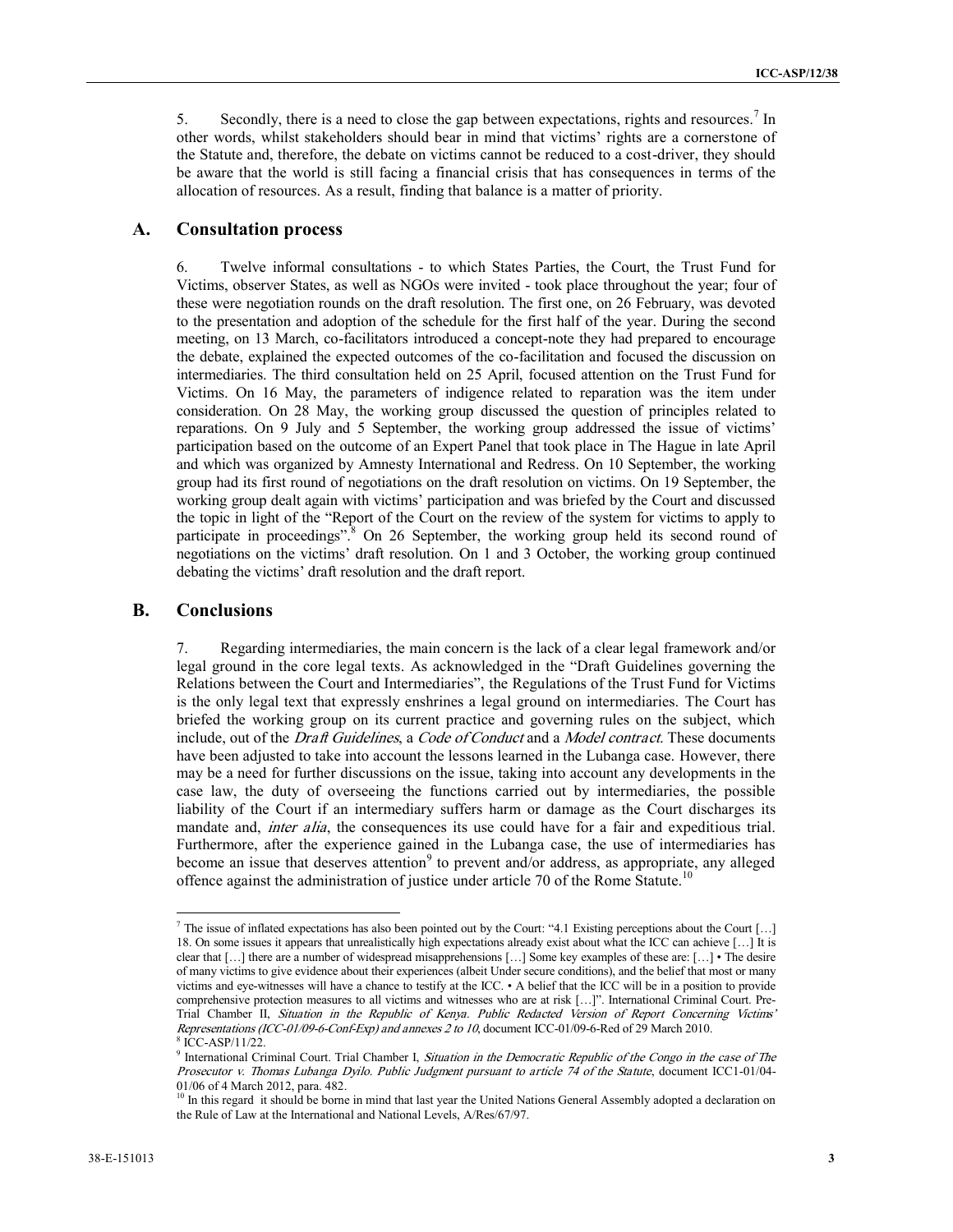8. With respect to the Trust Fund for Victims, the main points for consideration are i) the need to strengthen the Fund while preserving its independence and ii) the importance of prioritizing fines and forfeitures for the purpose of reparations to victims. Despite the fact that the convicted person is the only party legally liable for reparations awards, this is particularly relevant as article 75(2) of the Rome Statute states that "[w]here appropriate, the Court may order that the award for reparations be made through the Trust Fund provided for in article 79" and the Trust Fund's resources come from voluntary contributions.<sup>11</sup>

9. Concerning reparations, there are four main issues to mention. Firstly, the principles relating to reparations. The Assembly has stressed that it is critical to establish coherent and consistent principles relating to reparations in accordance with article 75.<sup>12</sup> The Court has stated "that the Judges had decided in plenary that principles would be developed through the jurisprudence of the Court and finally unified by the Appeals Chamber".<sup>13</sup> The decision of Trial Chamber I of 7 August 2012 established a number of principles and procedures for reparations in the case against Thomas Lubanga Dyilo. Secondly, different stakeholders agree on the fact that the parameters of indigence related to the enforcement of a reparations order are and should be different to those criteria which determine indigence for the purposes of legal aid, as it was set up in resolution ICC-ASP/11/Res.7. The basis for this approach is the presumption of innocence of the accused, while reparations awards rely on a criminal conviction. Nonetheless, it is worth bearing in mind that the Court has underlined that this - the determination of disposable property and assets for the purposes of the enforcement of a reparations order - is a topic subject to judicial decisions. Thirdly, all stakeholders involved are aware that it is of the utmost importance to adopt and implement, according to the obligations enacted in parts 9 and 10 of the Statute, the necessary tools to identify, trace and freeze or seize any assets owned by the convicted persons for the purposes of reparations. Fourthly, the debate on the individual approach and the collective one will continue.

10. With regard to victims' participation, both the Court and other stakeholders agree that there is a need to review the participation system with the aim of simplifying it. In general terms, the main concern in this matter is the existence of different approaches within the Court considering the victims' right to participate and the resources that are needed to implement the different options.<sup>14</sup> Likewise, it has been suggested that participation must be meaningful for victims but also for the purposes of the proceedings, in other words, to provide sufficient relevant information for the Judges, the parties and participants. While States Parties have expressed the need for a uniform system, the Court has stressed that it is up to the Judges within their judicial independency to choose the method of participation, bearing in mind the fact that the number of victims seeking to participate in the cases before the Court can vary greatly. Finally, it was proposed that discussions on victims' participation should continue, considering, *inter alia*, the issue of the stage of the proceedings at which the status of victims will be decided.

<sup>&</sup>lt;sup>11</sup> See The Trust Fund for Victims, *Note on the Trust Fund for Victims. Unofficial document. Hague Working Group facilitation on victims, affected communities, TFV and intermediaries*, 25 April 2013.

<sup>&</sup>lt;sup>12</sup> Article 75. Reparations to victims

<sup>1.</sup> The Court shall establish principles relating to reparations to, or in respect of, victims, including restitution, compensation and rehabilitation. On this basis, in its decision the Court may, either upon request or on its own motion in exceptional circumstances, determine the scope and extent of any damage, loss and injury to, or in respect of, victims and will state the principles on which it is acting. [...].

<sup>&</sup>lt;sup>13</sup> On 15 May, when this matter was the main item on the agenda, the Court maintained this position, referring to the "Report of the Bureau on the Study Group on Governance, ICC-ASP/10/30, of 22 November 2011".

<sup>&</sup>lt;sup>14</sup> The Court has explained that different approaches have been adopted by different Chambers since 2012, notably in the Gbagbo, Bosco Ntanganda and the Keny proceedings. In the Report of the Court on the Review of the System for victims to apply to participate in proceedings, ICC-ASP/11/22 of 5 November 2012, the Court also set out six possible options.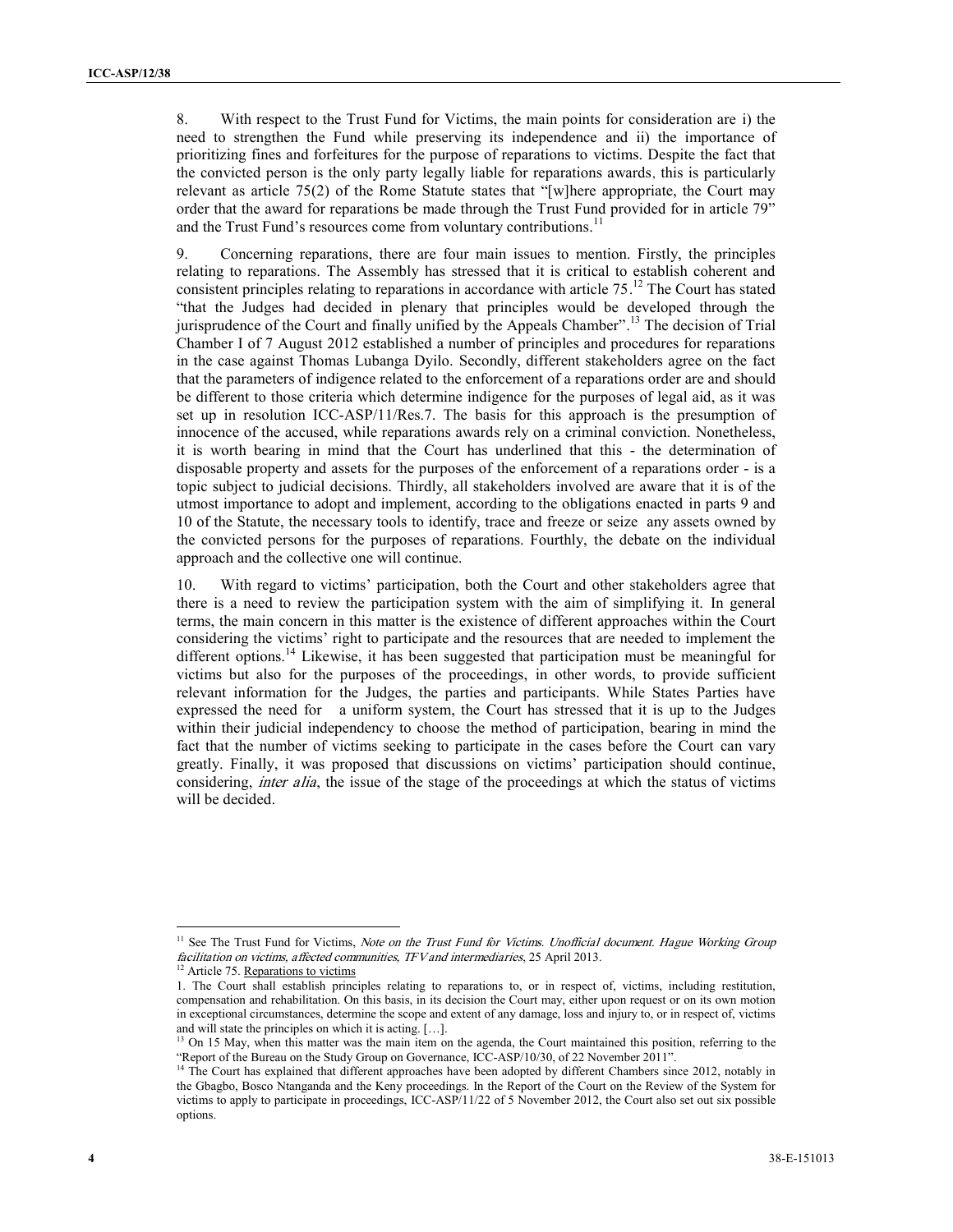# **III. Recommendations**

11. The Bureau submits the following recommendations for the consideration of the Assembly:

a) To adopt the draft resolution in the annex, entitled "Victims and affected communities, reparations and Trust Fund for Victims", following the plenary session on victims and affected communities.

b) To continue to monitor the implementation of victims' rights under the Rome Statute through its Bureau and to focus debate on victims' participation, and also to engage with the Court and other stakeholders for this purpose.

c) To further consider the issue of intermediaries.

d) To delete the relevant paragraphs concerning victims from the draft omnibus resolution for the twelfth session of the Assembly to avoid duplication of language and/or messages, if necessary.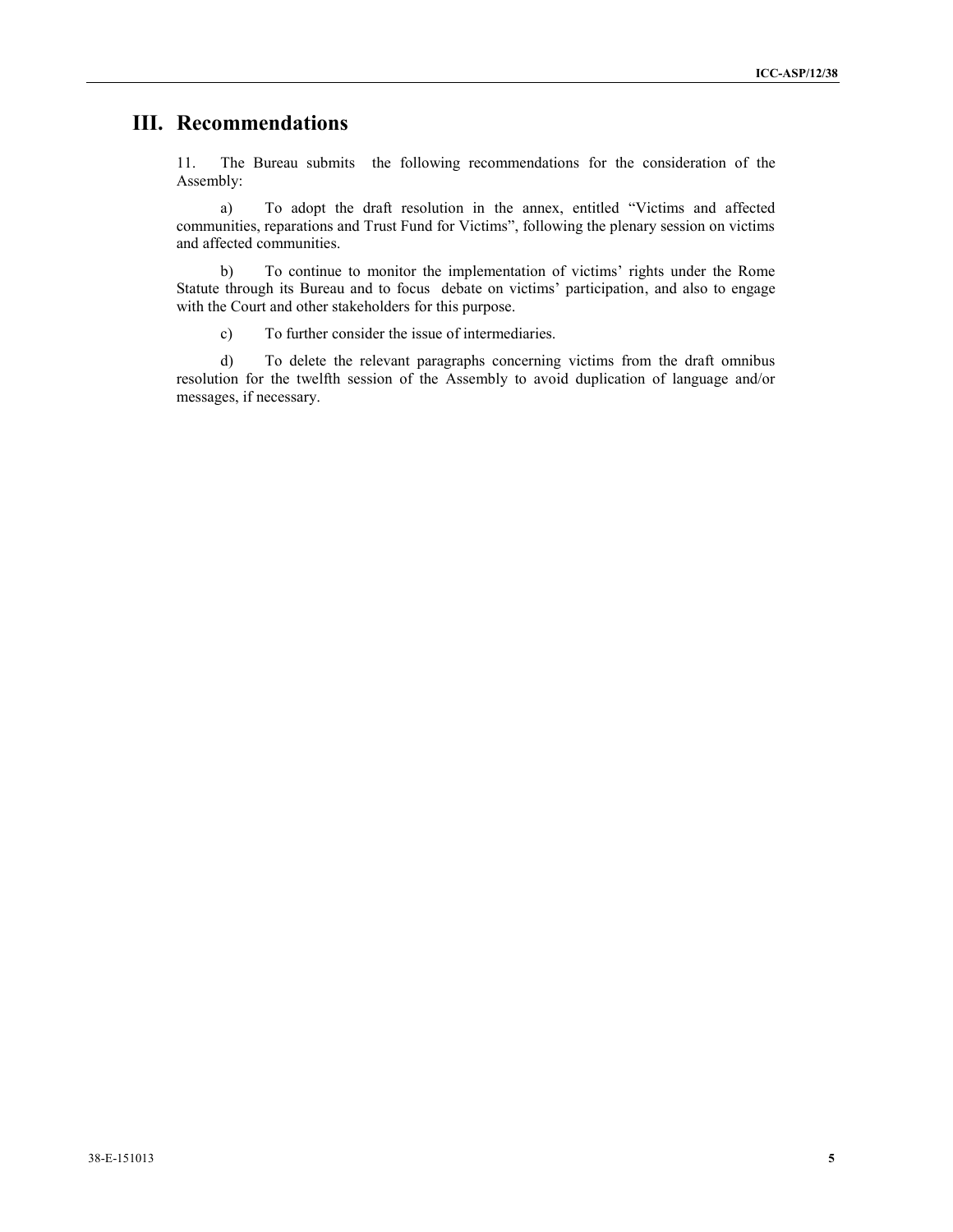### **Annex**

## **Draft resolution on victims and affected communities, reparations and Trust Fund for Victims**

#### *The Assembly of States Parties*,

*Recalling* its resolution ICC-ASP/11/Res.7;

*Determined* to ensure the effective implementation of victims' rights, which constitute a cornerstone of the Rome Statute system**;**

*Reaffirming* the importance of the Rome Statute to the victims and affected communities in its determination to hold to account the perpetrators of the crime of genocide, crimes against humanity and war crimes, thus contributing to their prevention;

*Reiterating* that victims' equal rights to present their views and concerns in the proceedings where their personal interests are affected, under article 68 of the Rome Statute, and to expeditious and effective access to justice, protection and support, adequate and prompt reparation for harm suffered, and access to relevant information concerning violations and redress mechanisms are essential components of justice and, in this regard, *emphasizing* the importance of effective outreach to victims and affected communities in order to give effect to the unique mandate of the International Criminal Court towards victims;

*Noting* that the crimes within the jurisdiction *ratione materiae* of the Court may affect large numbers of victims targeted either individually or collectively;

*Noting* that certain principles and procedures for reparations are set out by Trial Chamber I in its 'Decision establishing the principles and procedures to be applied to reparations' in the case against Thomas Lubanga Dyilo, dated 7 August 2012, and are subject to an on-going appeal;

*Aware* that, pursuant to article 75, paragraph 2, of the Rome Statute, the Court may order, where appropriate, that the award for reparations be made through the Trust Fund for Victims, and *mindful* of the current financial situation of the Trust Fund;

*Acknowledging* that the Board of Directors of the Trust Fund for Victims, in accordance with its Regulation 56, shall determine whether to complement the resources collected through awards for reparations, and, noting the request of the Board to strengthen the Fund's reserve for reparations;

1. *Welcomes* the ongoing and continuous work of the Court in implementing and monitoring its Revised Strategy in relation to victims and its report on the matter, as was requested by the Assembly at its eleventh session;

2. *Recalls* its concerns about the difficulty the Court has encountered, on some occasions, in processing applications from victims seeking to participate in proceedings, and *notes* the efforts of the Court to ensure that such a process impacts positively on the effective implementation and protection of the rights and interests of victims under the Rome Statute;

3. *Reaffirms* the need to review the system for victims to apply to participate in proceedings, in order to ensure the sustainability, effectiveness and efficiency of the system, including any necessary amendment to the legal framework, while preserving the rights of victims under the Rome Statute and *calls upon* the Court to explore ways to harmonize the application process for victims to participate in the proceedings before the Court**,** and in consultation with all relevant stakeholders;

4. *Takes note* with appreciation of all the efforts to enhance the efficiency and effectiveness of victim participation, and *invites* the Bureau to explore, in consultation with the Court, the need for possible amendments to the legal framework for the participation of victims in the proceedings;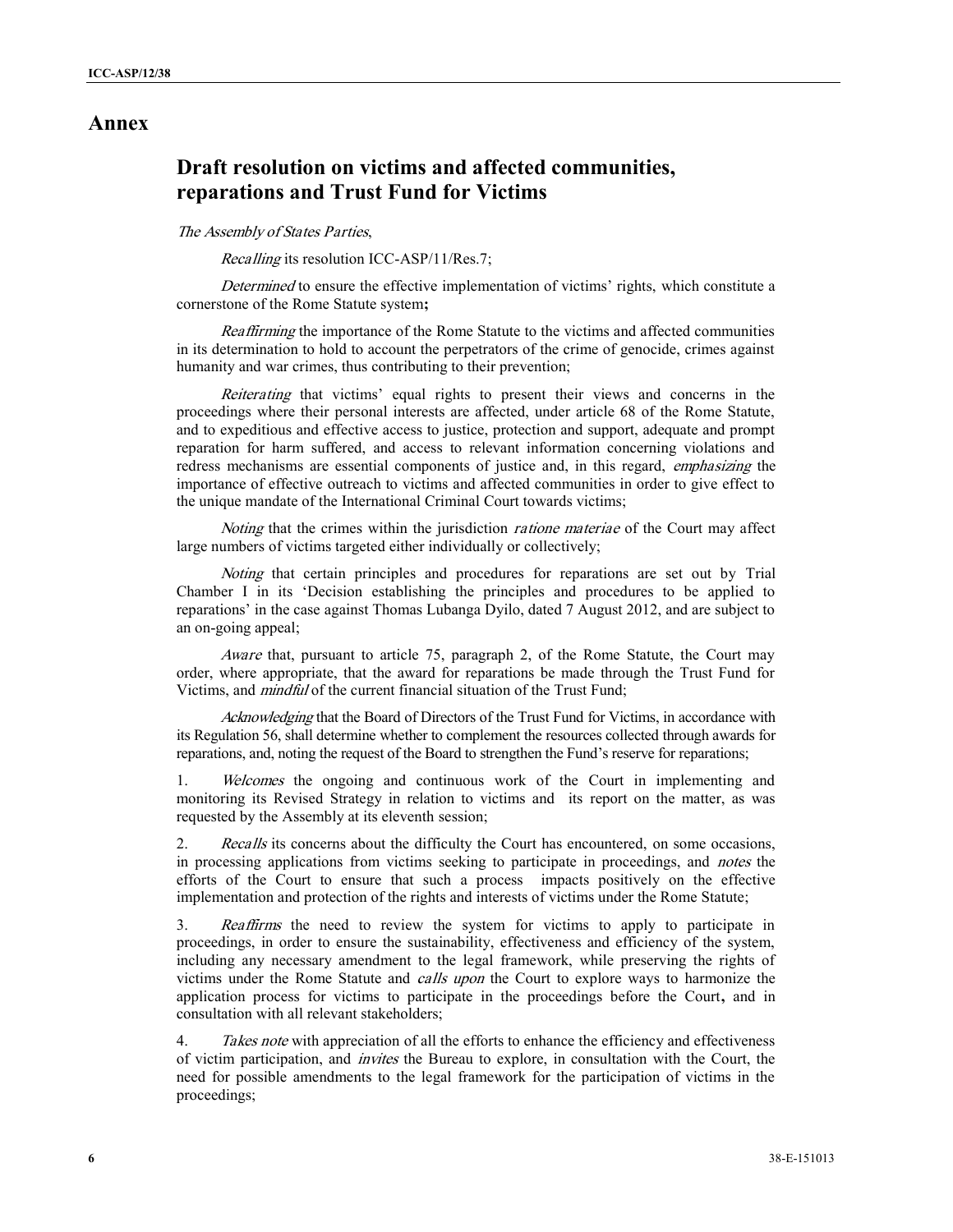5. *Notes* the importance*,* when recruiting officers in charge of victims and witnesses affairs, of ensuring that they have the necessary expertise to take into account cultural traditions and sensitivities and the physical, psychological and social needs of victims and witnesses, particularly when they are required to be in The Hague or outside their country of origin to participate in proceedings before the Court;

6. *Reiterates* the need for the Court to continue to ensure that principles relating to reparations be established in accordance with article 75, paragraph 1, of the Rome Statute, and *further requests* the Court to report back to the Assembly at its thirteenth session;

7. *Reiterates* its call to States Parties, where crimes under the Court's jurisdiction have been committed, to adopt and implement victim-related provisions, as appropriate, consistent with the 1985 United Nations General Assembly resolution 40/34 "Declaration of Basic Principles of Justice for Victims of Crime and Abuse of Power", the 2005 United Nations General Assembly resolution 60/147 "Basic Principles and Guidelines on the Right to a Remedy and Reparation for Victims of Gross Violations of International Human Rights Law and Serious Violations of International Humanitarian Law" and other relevant instruments;

8. *Recalls* its invitation to States Parties where crimes under the Court's jurisdiction have been committed to act in solidarity with victims by, inter alia, playing an active role in sensitizing communities on the rights of victims in accordance with the Rome Statute in general, and on victims of sexual and gender based violence as well as other vulnerable groups in particular; combating their marginalization and stigmatization; assisting them in their social reintegration process and in their participation in consultations; and promoting a culture of accountability for these crimes;

9. *Reiterates* that liability for reparations within the framework of the Rome Statute is exclusively based on the individual criminal responsibility of a convicted person, therefore under no circumstances shall States be ordered to utilize their properties and assets, including the assessed contributions of States Parties, to fund reparations awards, including in situations where an individual holds, or has held, any official position;

10. *Stresses* that as the identification, tracing and freezing or seizure of any assets of the sentenced person are indispensable for reparations, it is of paramount importance that all necessary measures are taken to that end, in order for relevant States and relevant entities to provide timely and effective assistance pursuant to articles 75, 93, paragraph 1(k), and 109 of the Rome Statute, and *calls upon* States Parties to enter into voluntary agreements, arrangements or any other means to this end with the Court;

11. *Reaffirms* that the declaration of indigence of the accused for the purpose of legal aid bears no relevance to the ability of the convicted person to provide reparations, *takes note* of the Court report on this matter, and *further requests* the Court to continue to develop a scheme in that regard and to report back to the Assembly;

12. *Reasserts* that the enforcement of reparations awards, in accordance with the Rules of Procedure and Evidence, shall be prioritized when deciding on the disposition or allocation of fines and forfeitures of property or assets belonging to the sentenced person;

13. *Renews* its appreciation to the Board of Directors and the Secretariat of the Trust Fund for Victims for their continuing commitment towards victims, and *encourages* the Board and the Secretariat to continue to strengthen its ongoing dialogue with the Court, States Parties and the wider international community, including donors as well as non-governmental organizations, who all contribute to the valuable work of the Trust Fund for Victims, so as to ensure increased strategic and operational visibility and to maximize its impact and ensure the continuity and sustainability of the Fund's interventions;

14. *Calls upon* States, international and inter-governmental organizations, individuals, corporations and other entities to contribute voluntarily to the Trust Fund for Victims also in view of possible reparations, the current financial situation of the Fund and in light of article 75, paragraph 2, of the Rome Statute, in order to substantively increase the volume of the Trust